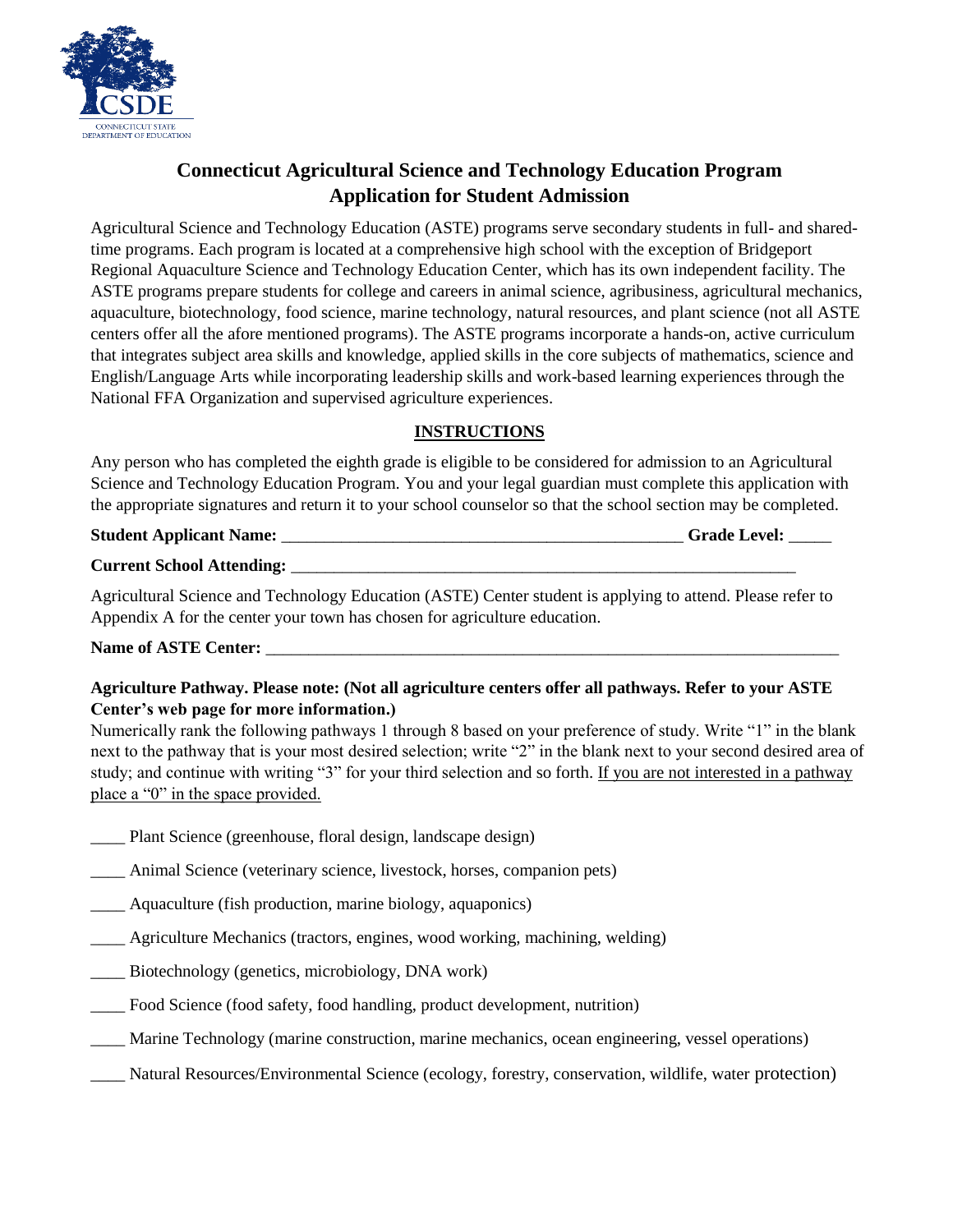# **Applicant Personal Information**

| <b>Full Name:</b>                                                                      |                                            |                                            |         |         |            |
|----------------------------------------------------------------------------------------|--------------------------------------------|--------------------------------------------|---------|---------|------------|
| (Last)                                                                                 |                                            | (First)                                    |         |         | (Middle)   |
| <b>Gender: Female</b><br>Male                                                          | Not Revealed                               | <b>Birthdate:</b>                          |         |         |            |
|                                                                                        |                                            |                                            | (Month) | (Day)   | (Year)     |
| <b>Residence Address:</b>                                                              | (Street Number and Name, Apartment Number) |                                            |         |         |            |
|                                                                                        |                                            |                                            |         |         |            |
|                                                                                        | (City/Town)                                |                                            |         | (State) | (Zip Code) |
| <b>Mailing Address:</b> (Check if same as residence address)                           |                                            | $\lambda$                                  |         |         |            |
|                                                                                        |                                            |                                            |         |         |            |
|                                                                                        | (Street Number and Name, Apartment Number) |                                            |         |         |            |
|                                                                                        |                                            |                                            |         |         |            |
|                                                                                        | (City/Town)                                |                                            |         | (State) | (Zip Code) |
| Legal Guardian Name: _                                                                 |                                            |                                            |         |         |            |
|                                                                                        | (Last)                                     |                                            | (First) |         |            |
| <b>Legal Guardian Address:</b>                                                         |                                            |                                            |         |         |            |
| (If different from applicant)                                                          |                                            | (Street Number and Name, Apartment Number) |         |         |            |
|                                                                                        |                                            |                                            |         |         |            |
|                                                                                        | (City/Town)                                |                                            |         | (State) | (Zip Code) |
| Legal Guardian Phone: _________________________________Cell Phone: _                   |                                            |                                            |         |         |            |
|                                                                                        |                                            |                                            |         |         |            |
| Applicant's Primary Language: What language do you frequently speak at home?           |                                            |                                            |         |         |            |
| What language is frequently spoken by parents/guardians or others living in your home? |                                            |                                            |         |         |            |
|                                                                                        |                                            |                                            |         |         |            |

**Applicant Extracurricular Activities:** To be completed by student applicant only. Please list all extracurricular activities, clubs/organizations,sports and community involvement:

\_\_\_\_\_\_\_\_\_\_\_\_\_\_\_\_\_\_\_\_\_

| <b>Activity</b>           | <b>Describe Involvement &amp; Dates</b> |
|---------------------------|-----------------------------------------|
| 1.                        |                                         |
| $\overline{2}$ .          |                                         |
| $\overline{3}$ .          |                                         |
| $\overline{4}$ .          |                                         |
| $\overline{5}$ .          |                                         |
| $\overline{6}$ .          |                                         |
| 7.                        |                                         |
| $\overline{\mathbf{8}}$ . |                                         |
| 9.                        |                                         |
| $\overline{10}$ .         |                                         |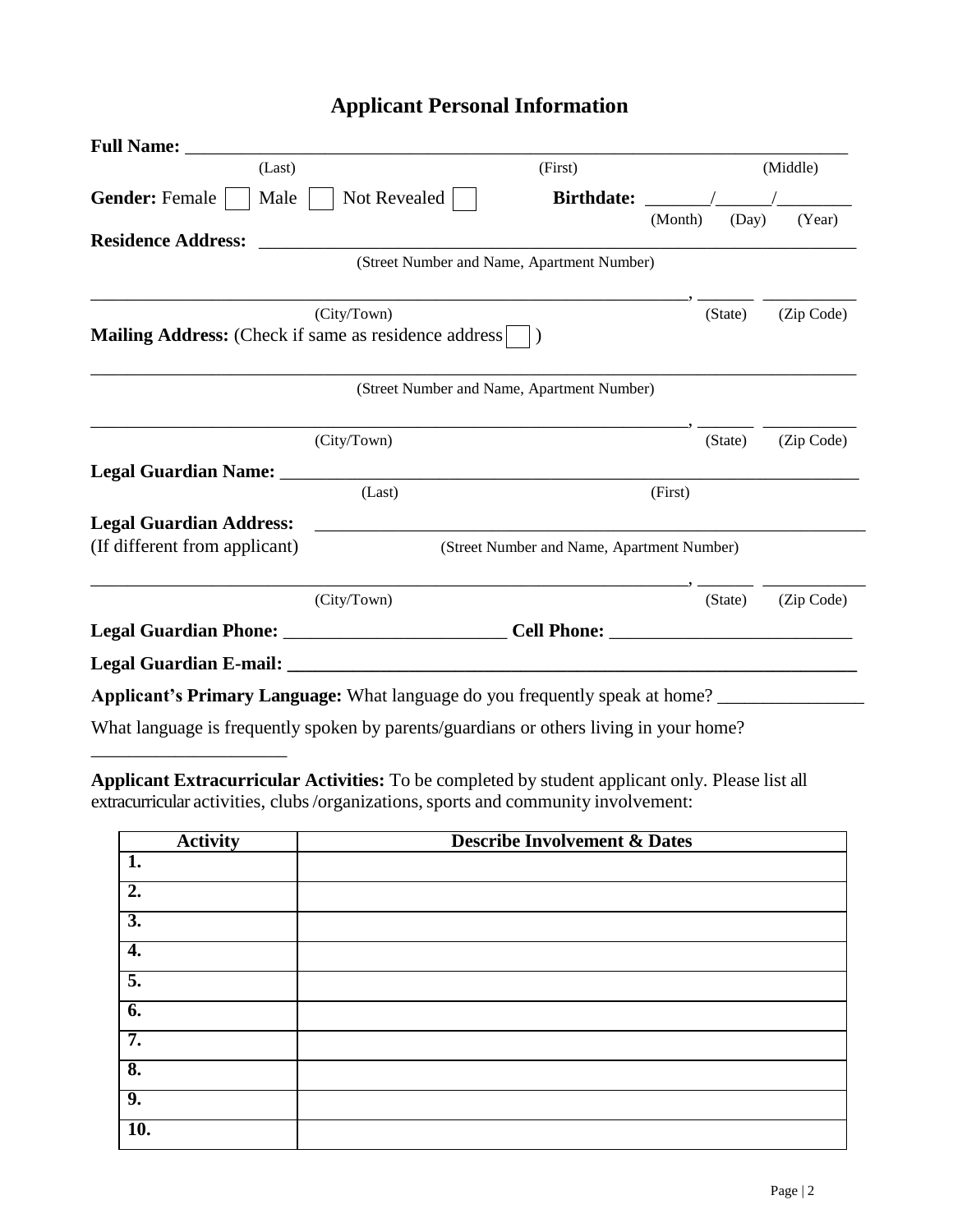## **Agriculture, Aquaculture, and/or Marine Trades Interest Page**

Directions: In the space below please write three to five paragraphs about your interest of study at an agricultural science and technology education center. Your statement should address the following: reason(s) you want to study agriculture, aquaculture, aquaculture and/or marine trades; previous agriculture, aquaculture, aquaculture and/or marine trades experiences; benefits from being part of the center; and how the center would benefit from having you as a student.

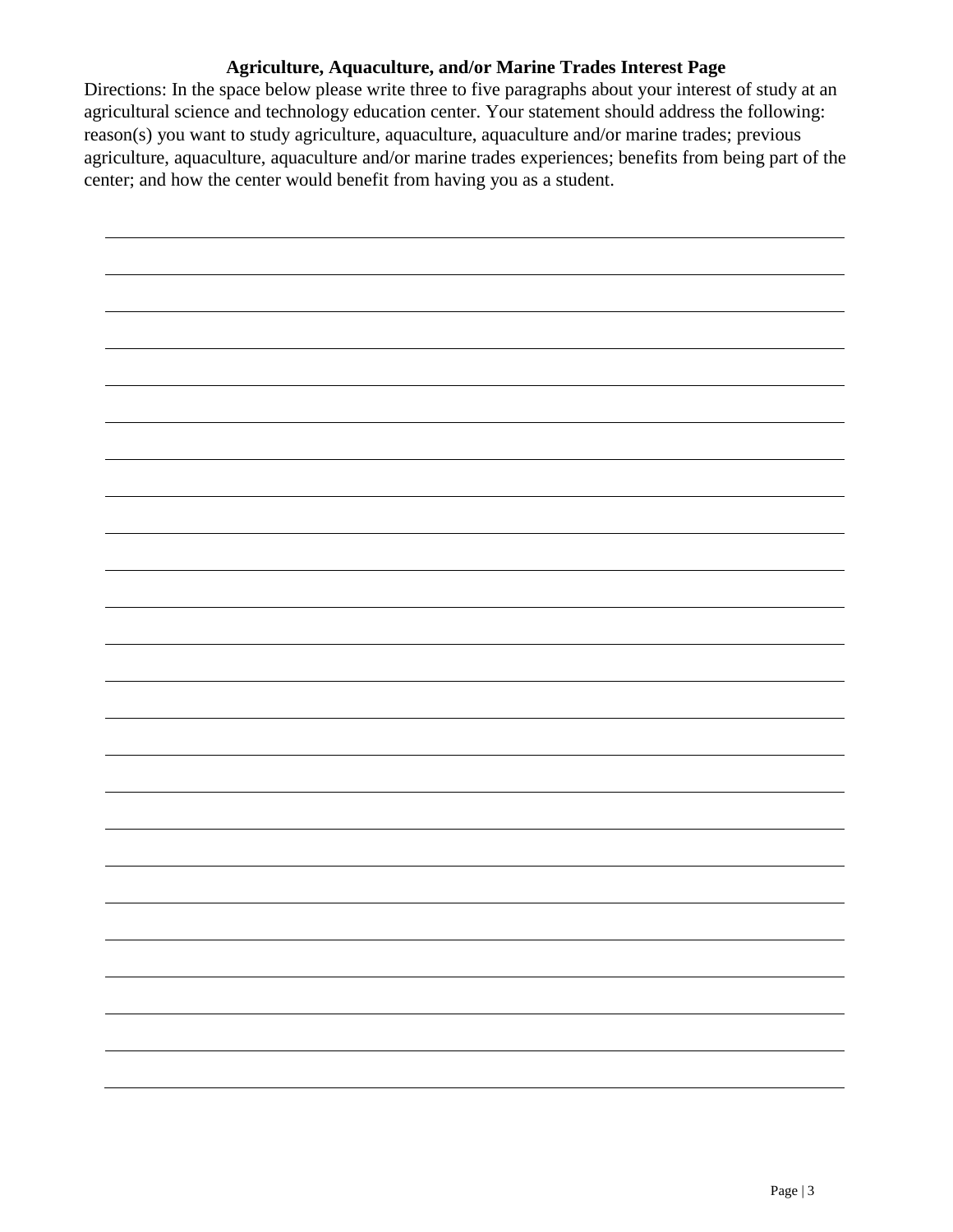# **Instructions for Release of Records**



For your child to be considered for admission to a Connecticut Agricultural Science and Technology Education program, you and your child must complete this application with the appropriate signatures and return it to your school counselor, principal or teacher. Your school counselor will complete the sending school section of this application and forward your application, transcript of grades, attendance and discipline infractions to the appropriate ASTE Center (see Appendix A). Incomplete applications will not be processed. Admission is contingent upon successful completion of Grade 8 and final receipt of all records.

## **Academic Information to be included**

**Beginning Grade 9 Admission:** Attach grade 7 final report card, grade 8 current completed marking period information (transcript), attendance, discipline record, and most recent norm referenced screening data for numeracy and literacy including scaled scores as available.

**Mid-year Grade 9 Admission:** Attach grade 8 final report card, attendance, discipline record and most recent norm referenced screening data for numeracy and literacy as available.

**Grades 10, 11, 12 Admission:** Contact the agricultural science and technology education center for your town to inquire about documents to submit with the application.

504 plans and special education records will be required once applicant indicates intent to attend. Final transcript, ELL program records, full discipline record, and health records are required at the end of the year.

**Applicant's Name: Grade Level**\_\_\_\_\_\_\_\_\_\_\_\_\_\_\_\_\_\_

**CurrentSchoolAttending:** \_\_\_\_\_\_\_\_\_\_\_\_\_\_\_\_\_\_\_\_\_\_\_\_\_\_\_\_\_\_\_\_\_\_\_\_\_\_\_\_\_\_\_\_\_\_\_\_\_\_\_\_\_\_\_\_\_\_\_

## **Release of Records**

I approve this application and I, the undersigned, hereby give permission for the

|                   |                            |    | School to release the |     |
|-------------------|----------------------------|----|-----------------------|-----|
|                   | (Name of school)           |    |                       |     |
| School records of |                            | īΩ |                       | for |
|                   | (Student Applicant's Name) |    | (Name of ASTE Center) |     |

the purpose of admission/placement at that school. Such records include, but are not limited to, course grades, discipline records, standardized test results, 504 Plans, IEP and/or PPT records, psychological reports attendance records, school health records, records of extracurricular activities, and Student Success Plans.

## **(Signature of Legal Guardian) (Date)**

By signing this release, I agree to continually to update the student's record(s) and forward all new information to the ASTE center

\_\_\_\_\_\_\_\_\_\_\_\_\_\_\_\_\_\_\_\_\_\_\_\_\_\_\_\_\_\_\_\_\_\_\_\_\_\_\_\_\_\_\_\_\_\_\_\_\_\_\_\_\_\_\_\_\_\_\_\_\_\_\_\_\_\_\_\_ \_\_\_\_\_\_\_\_\_\_\_\_

\_\_\_\_\_\_\_\_\_\_\_\_\_\_\_\_\_\_\_\_\_\_\_\_\_\_\_\_\_\_\_\_\_\_\_\_\_\_\_\_\_\_\_\_\_\_\_\_\_\_\_\_\_\_\_\_\_\_\_\_\_\_\_\_\_ \_\_\_\_\_\_\_\_\_\_\_

 **(Signature of Legal Guardian) (Date)**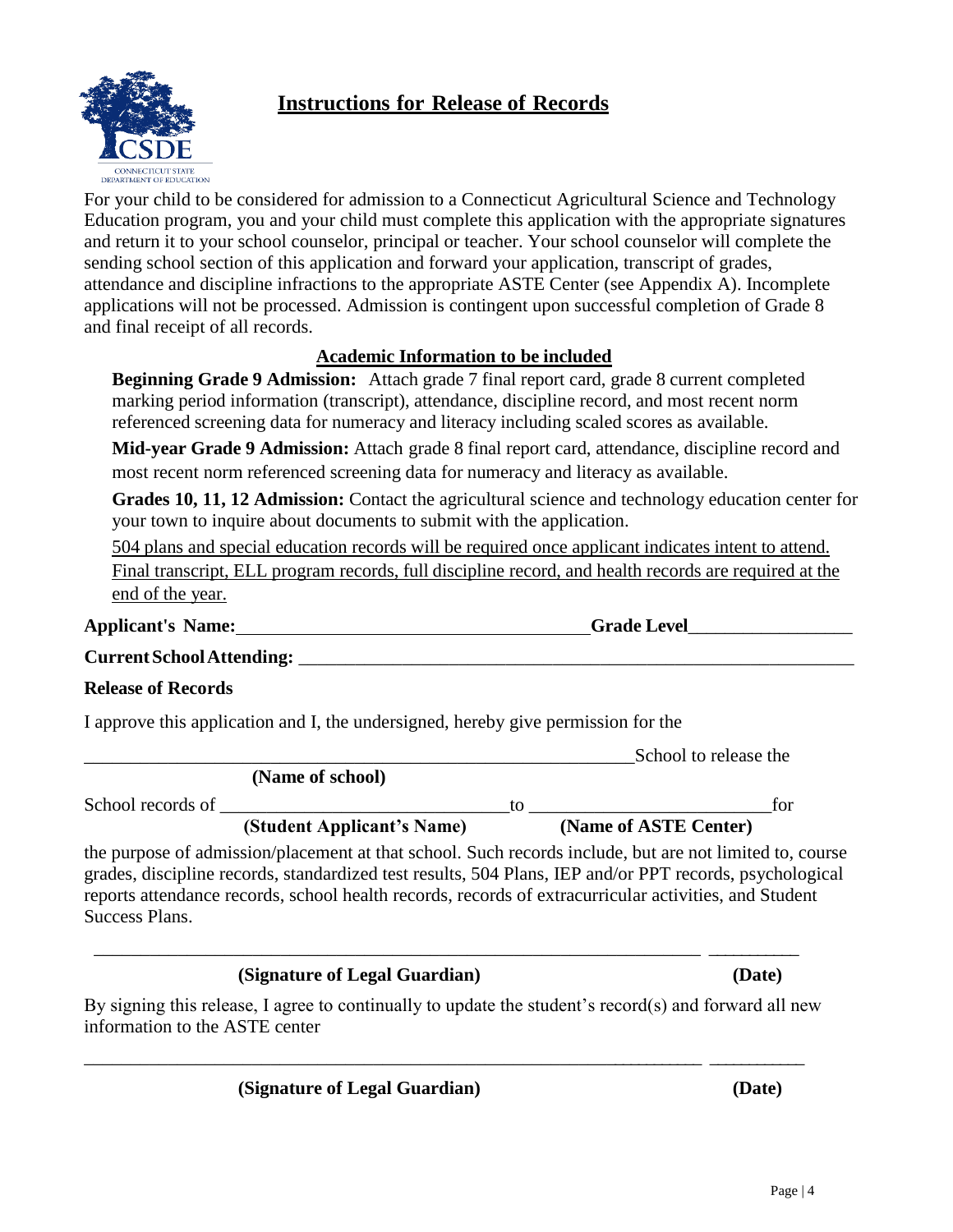## **School Counseling Recommendation**

The following student is applying for admission to the Agricultural Science and Technology Education Center. The following comments are important to help reach a decision on admission to the program. Thank you for your time in completing the counselor recommendation.

\_\_\_\_\_\_\_\_\_\_\_\_\_\_\_\_\_\_\_\_\_\_\_\_\_\_\_\_\_\_\_\_\_\_\_\_\_\_\_\_\_\_\_\_\_\_\_\_ \_\_\_\_\_\_\_\_\_\_\_\_\_\_\_\_\_\_\_\_\_\_\_\_\_\_\_\_\_

#### **Student's Name Town of Residence**

Please circle the response, in each area, that best describes the student.

| Cooperation<br>Consider willingness to work with people in<br>various capacities, loyalty                         | Outstanding                      | Acceptable                           | Indifferent              | Unwilling                     | <b>Not</b><br>observed  |
|-------------------------------------------------------------------------------------------------------------------|----------------------------------|--------------------------------------|--------------------------|-------------------------------|-------------------------|
| <b>Initiative</b><br>Consider ability to start and complete task<br>independently, resourcefulness, assertiveness | <b>Seeks</b><br>additional tasks | Willingly does more<br>than expected | Does<br>assigned tasks   | <b>Needs</b><br>encouragement | Not.<br>observed        |
| <b>Reliability</b><br>Consider dependability, willingness, and<br>consistency                                     | Conscientious                    | Usually reliable                     | Erratic                  | Unreliable                    | <b>Not</b><br>observed  |
| Judgement & Common Sense<br>Consider ability and foresight in decisions in<br>everyday situations                 | Sound decisions                  | Fair decisions                       | Poor results             | Limited ability               | <b>Not</b><br>observed  |
| <b>Classroom Behavior</b><br>Consider reactions in various situations when<br>stress is likely                    | Outstanding<br>mature            | Usually consistent                   | Inconsistent at<br>times | Disruptive                    | <b>Not</b><br>observed  |
| <b>Potential for Growth</b><br>Consider emotions, leadership, mannerisms<br>and ability to lead others            | Excellent                        | Very good                            | Good                     | Average                       | <b>Below</b><br>average |
| I recommend this student                                                                                          | Enthusiastically                 | Strongly                             | With<br>reservation      | Without comment               |                         |

#### **Additional Comments:**

**Counselor's Printed Name Counselor's e-mail Counselor's Phone Number**

\_\_\_\_\_\_\_\_\_\_\_\_\_\_\_\_\_\_\_\_\_\_\_\_\_\_\_\_\_\_\_\_\_\_\_\_\_\_\_\_\_\_\_\_\_\_\_\_\_\_\_\_\_\_\_\_\_\_\_\_\_\_\_\_\_\_ \_\_\_\_\_\_\_\_\_\_\_\_\_\_\_\_\_\_\_\_\_\_\_\_

\_\_\_\_\_\_\_\_\_\_\_\_\_\_\_\_\_\_\_\_\_\_\_\_\_\_\_\_\_\_\_\_\_\_\_\_\_\_\_\_\_\_\_\_\_\_\_\_\_\_\_ \_\_\_\_\_\_\_\_\_\_\_\_\_\_\_\_\_\_\_

**Counselor's Signature Date**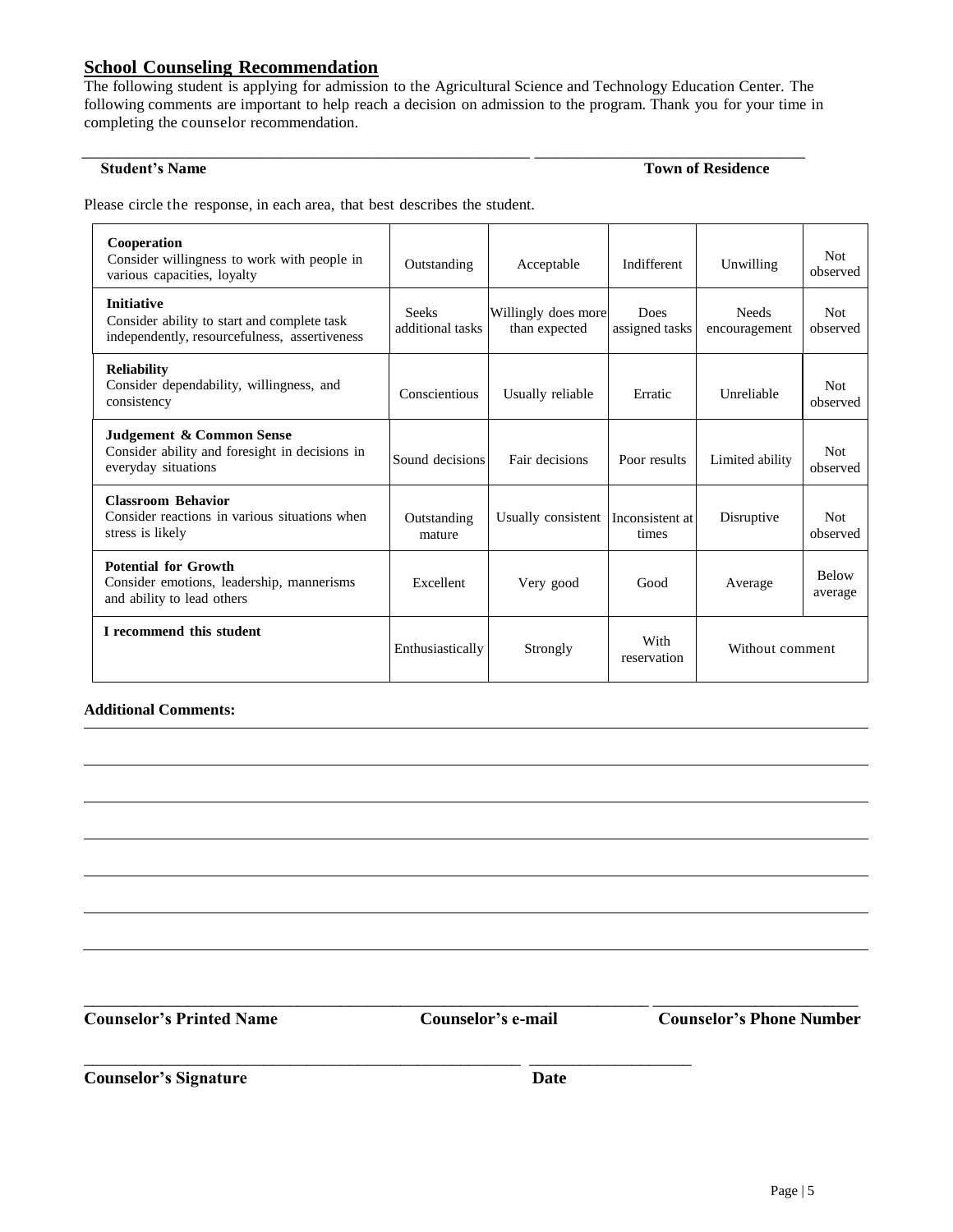### **Teacher Recommendation**

The following student is applying for admission to an Agricultural Science and Technology Education Center. The following comments are important to help reach a decision on admission to the program. Thank you for your time in completing the teacher recommendation.

\_\_\_\_\_\_\_\_\_\_\_\_\_\_\_\_\_\_\_\_\_\_\_\_\_\_\_\_\_\_\_\_\_\_\_\_\_\_\_\_\_\_\_\_\_\_\_\_ \_\_\_\_\_\_\_\_\_\_\_\_\_\_\_\_\_\_\_\_\_\_\_\_\_\_\_\_\_

**Student's Name <b>Town of Residence Town of Residence** 

Please circle the response, in each area, that best describes the student.

| Cooperation<br>Consider willingness to work with people<br>in various capacities, loyalty                            | Outstanding                      | Acceptable                           | Indifferent              | Unwilling                     | <b>Not</b><br>observed  |
|----------------------------------------------------------------------------------------------------------------------|----------------------------------|--------------------------------------|--------------------------|-------------------------------|-------------------------|
| <b>Initiative</b><br>Consider ability to start and<br>complete task independently,<br>resourcefulness, assertiveness | <b>Seeks</b><br>additional tasks | Willingly does more<br>than expected | Does<br>assigned tasks   | <b>Needs</b><br>encouragement | <b>Not</b><br>observed  |
| <b>Reliability</b><br>Consider dependability, willingness,<br>and consistency                                        | Conscientious                    | Usually reliable                     | Erratic                  | Unreliable                    | Not<br>observed         |
| Judgement & Common Sense<br>Consider ability and foresight in decisions<br>in everyday situations                    | Sound decisions                  | Fair decisions                       | Poor results             | Limited ability               | Not<br>observed         |
| <b>Classroom Behavior</b><br>Consider reactions in various situations<br>when stress is likely                       | Outstanding<br>mature            | Usually consistent                   | Inconsistent at<br>times | Disruptive                    | <b>Not</b><br>observed  |
| <b>Potential for Growth</b><br>Consider emotions, leadership,<br>mannerisms and ability to lead others               | Excellent                        | Very good                            | Good                     | Average                       | <b>Below</b><br>average |
| I recommend this student                                                                                             | Enthusiastically                 | Strongly                             | With reservation         | Without comment               |                         |

#### **Additional Comments:**

\_\_\_\_\_\_\_\_\_\_\_\_\_\_\_\_\_\_\_\_\_\_\_\_\_\_\_\_\_\_\_\_\_\_\_\_\_\_\_\_\_\_\_\_\_\_\_\_\_\_\_\_\_\_\_\_\_\_\_\_\_\_\_\_\_\_ \_\_\_\_\_\_\_\_\_\_\_\_\_\_\_\_\_\_\_\_\_\_\_\_

\_\_\_\_\_\_\_\_\_\_\_\_\_\_\_\_\_\_\_\_\_\_\_\_\_\_\_\_\_\_\_\_\_\_\_\_\_\_\_\_\_\_\_\_\_\_\_\_\_\_\_\_\_\_\_\_\_\_ \_\_\_\_\_\_\_\_\_\_\_\_\_\_\_\_

**Teacher's Printed Name Teacher's e-mail Teacher's Phone Number**

**Teacher's Signature Date**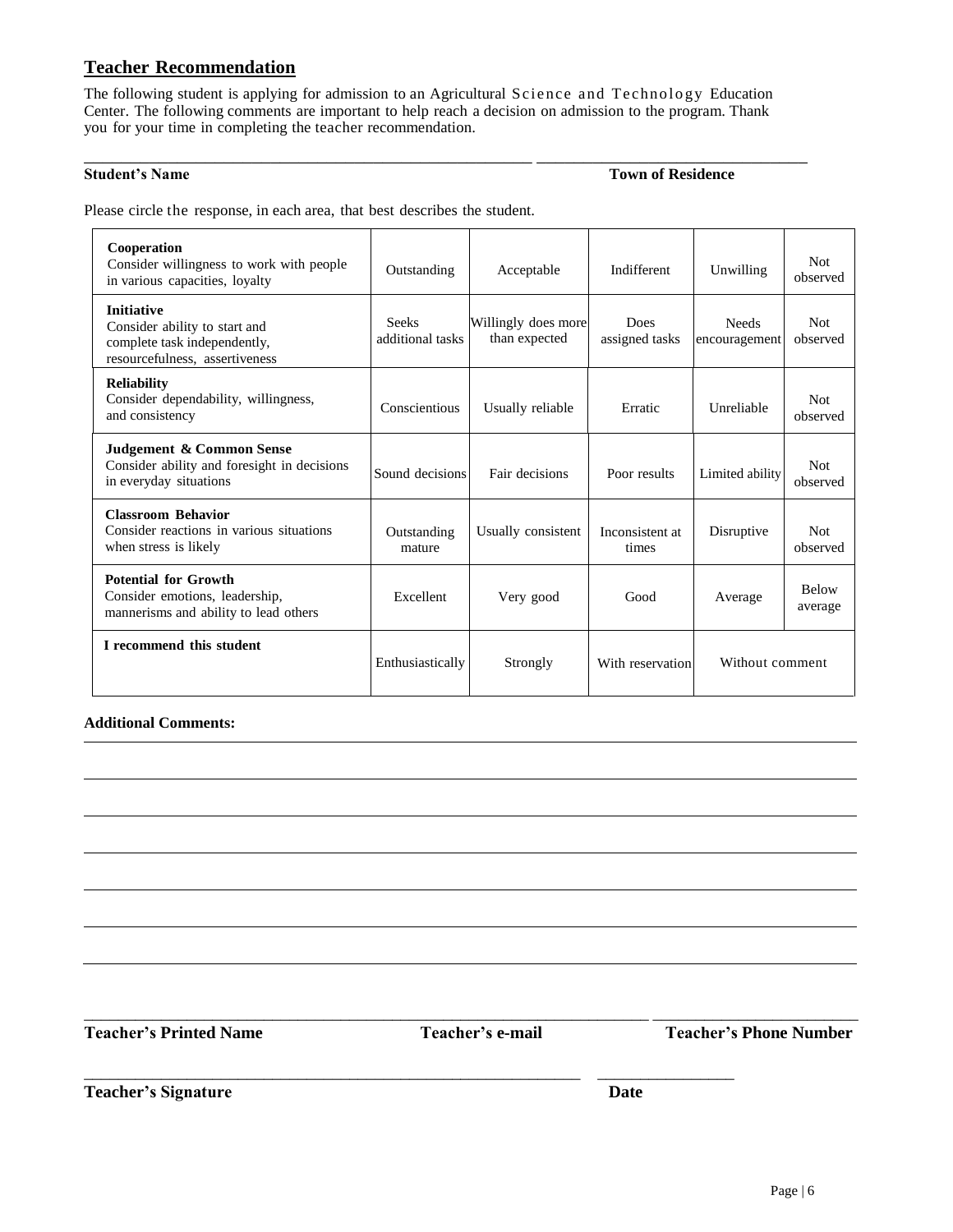#### **Personal Recommendation (non-relative)**

The following student is applying for admission to an Agricultural Science and Technology Education Center. The following comments are important to help reach a decision on admission to the program. Thank you for your time in completing the personal recommendation.

\_\_\_\_\_\_\_\_\_\_\_\_\_\_\_\_\_\_\_\_\_\_\_\_\_\_\_\_\_\_\_\_\_\_\_\_\_\_\_\_\_\_\_\_\_\_\_\_ \_\_\_\_\_\_\_\_\_\_\_\_\_\_\_\_\_\_\_\_\_\_\_\_\_\_\_\_\_

**Student's Name Town of Residence**

Please circle the response, in each area, that best describes the student.

| Cooperation<br>Consider willingness to work with people in<br>various capacities, loyalty                            | Outstanding                      | Acceptable                              | Indifferent            | Unwilling                     | <b>Not</b><br>observed  |
|----------------------------------------------------------------------------------------------------------------------|----------------------------------|-----------------------------------------|------------------------|-------------------------------|-------------------------|
| <b>Initiative</b><br>Consider ability to start and complete<br>task independently, resourcefulness,<br>assertiveness | <b>Seeks</b><br>additional tasks | Willingly does<br>more than<br>expected | Does<br>assigned tasks | <b>Needs</b><br>encouragement | <b>Not</b><br>observed  |
| <b>Reliability</b><br>Consider dependability, willingness, and<br>consistency                                        | Conscientious                    | Usually reliable                        | Erratic                | <b>Unreliable</b>             | Not<br>observed         |
| Judgement & Common Sense<br>Consider ability and foresight in decisions in<br>everyday situations                    | Sound decisions                  | Fair decisions                          | Poor results           | Limited ability               | <b>Not</b><br>observed  |
| <b>Classroom Behavior</b><br>Consider reactions in various situations when<br>stress is likely                       | Outstanding<br>mature            | Usually consistent Questionable at      | times                  | Disruptive                    | <b>Not</b><br>observed  |
| <b>Potential for Growth</b><br>Consider emotions, leadership, mannerisms and<br>ability to lead others               | Excellent                        | Very good                               | good                   | Average                       | <b>Below</b><br>average |
| I recommend this student                                                                                             | Enthusiastically                 | Strongly                                | With<br>reservation    | Without comment               |                         |

\_\_\_\_\_\_\_\_\_\_\_\_\_\_\_\_\_\_\_\_\_\_\_\_\_\_\_\_\_\_\_\_\_\_\_\_\_\_\_\_\_\_\_\_\_\_\_\_\_\_\_\_\_\_\_\_\_\_\_\_\_\_\_\_\_\_\_\_\_\_\_\_\_\_\_\_\_\_\_\_\_\_\_\_\_\_\_\_\_\_\_\_\_\_\_\_\_\_\_\_

#### **Additional Comments:**

\_\_\_\_\_\_\_\_\_\_\_\_\_\_\_\_\_\_\_\_\_\_\_\_\_\_\_\_\_\_\_\_\_\_\_\_\_\_\_\_\_\_\_\_\_

\_\_\_\_\_\_\_\_\_\_\_\_\_\_\_\_\_\_\_\_\_\_\_\_\_\_\_\_\_\_\_\_\_\_\_\_\_\_ \_\_\_\_\_\_\_\_\_\_\_\_\_\_\_\_\_\_\_\_\_\_\_\_\_\_\_ \_\_\_\_\_\_\_\_\_\_\_\_\_\_\_\_\_\_\_\_\_\_\_

\_\_\_\_\_\_\_\_\_\_\_\_\_\_\_\_\_\_\_\_\_\_\_\_\_\_\_\_\_\_\_\_\_\_\_\_\_\_\_\_\_\_\_\_\_\_\_\_\_\_\_\_\_\_\_\_\_ \_\_\_\_\_\_\_\_\_\_\_\_\_\_\_\_

**Evaluator's Printed Name Evaluator's e-mail Evaluator's Phone Number**

**Evaluator's Signature Date** 

**Relation to Student**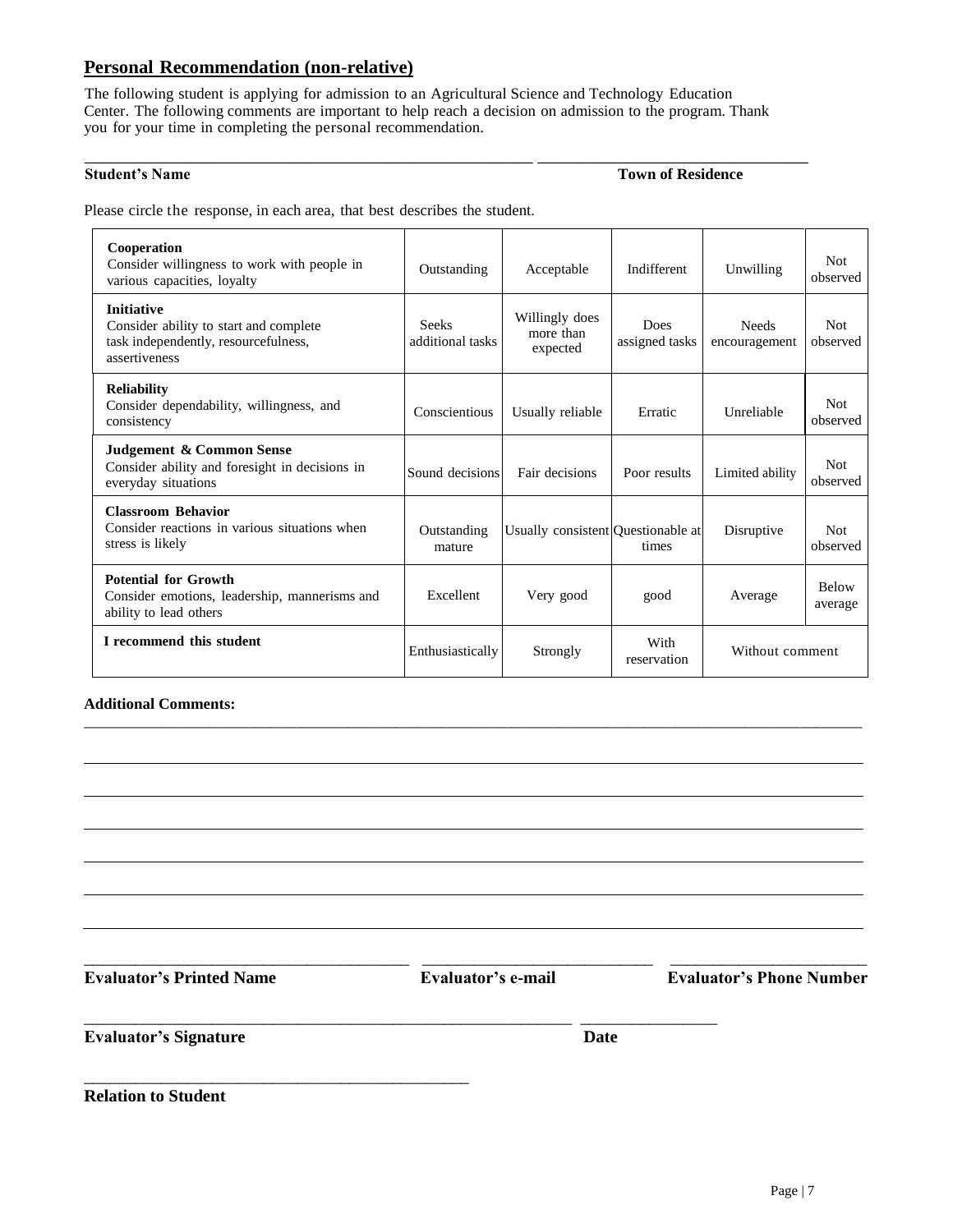#### **AGRICULTURAL SCIENCE & TECHNOLOGY EDUCATION CENTERS STUDENT AND PARENT/ GUARDIANAGREEMENT**

I understand that Agricultural Science and Technology Education (ASTE) Centers utilize the Three Circle model of Education: Classroom/Laboratory Experiences, Supervised Agricultural Experience Program (SAE) and student leadership through the FFA. While enrolled in an ASTE Center, I must be on track to graduate with my class and I will obey all rules, requirements, and commitments of the high school and Agricultural Education Program

I understand that I will keep track of my activities and out-of-school experiences in a SAE record book or an online tracker. I understand that my SAE program is conducted outside-of-class time.

I understand that, because of the nature of the program, field trips are taken often and agricultural work is done in class to prepare the student for a career and college in agriculture and related occupations. All students shall take part in and dress appropriately for these experiences.

I understand and agree to participate in this program as a member of the FFA. Class/lab work, supervised agricultural experience, and FFA participation are all essential and integral for success in my Agricultural Education program.

**(Student's Signature) (Date)**

By signing this document you are giving permission for your son or daughter to be videotaped and/or photographed for ASTE Center events and social media pages.

\_\_\_\_\_\_\_\_\_\_\_\_\_\_\_\_\_\_\_\_\_\_\_\_\_\_\_\_\_\_\_\_\_\_\_\_\_\_\_\_\_\_\_\_\_\_\_\_\_\_\_\_\_\_\_\_\_\_\_\_\_\_\_\_\_\_ \_\_\_\_\_\_\_\_\_\_\_\_\_\_\_\_

\_\_\_\_\_\_\_\_\_\_\_\_\_\_\_\_\_\_\_\_\_\_\_\_\_\_\_\_\_\_\_\_\_\_\_\_\_\_\_\_\_\_\_\_\_\_\_\_\_\_\_\_\_\_\_\_\_\_\_\_ \_\_\_\_\_\_\_\_\_\_\_\_\_\_\_\_

 **(Legal Guardian Signature) (Date)**

#### \_\_\_\_\_\_\_\_\_\_\_\_\_\_\_\_\_\_\_\_\_\_\_\_\_\_\_\_\_\_\_\_\_\_\_\_\_\_\_\_\_\_\_\_\_\_\_\_\_\_\_\_\_\_\_\_\_\_\_\_\_\_\_\_\_\_\_\_\_\_\_\_\_\_\_\_\_\_\_\_\_\_\_  **(Legal Guardian Printed Name)**

Applications will be evaluated based on the following criteria (The list is in order from highest to lowest in criterion).

- 1. Demonstrated interest in a career in an agricultural or agricultural related field.
- 2. Personal meeting and/or interview with ASTE staff and/or school personnel.
- 3. Counselor, teacher, personal recommendations.
- 4. Attendance record.
- 5. Academic records.
- 6. Behavioral records.
- 7. Standardized assessment scores.

The Connecticut State Department of Education is committed to a policy of equal opportunity/affirmative action for all qualified persons. The Connecticut State Department of Education does not discriminate in any employment practice, education program, or educational activity on the basis of race, color, religious creed, sex, age, national origin, ancestry, marital status, sexual orientation, gender identity or expression, disability (including, but not limited to, intellectual disability, past or present history of mental disorder, physical disability or learning disability), genetic information, or any other basis prohibited by Connecticut state and/or federal nondiscrimination laws. The Connecticut State Department of Education does not unlawfully discriminate in employment and licensing against qualified persons with a prior criminal conviction. Inquiries regarding the Connecticut State Department of Education's nondiscrimination policies should be directed to: Levy Gillespie, Equal Employment Opportunity Director/Americans with Disabilities Act Coordinator, Connecticut State Department of Education, 450 Columbus Boulevard, Suite 607, Hartford, CT 06103, 860-807-2071, Levy.Gillespie@ct.gov.

\_\_\_\_\_\_\_\_\_\_\_\_\_\_\_\_\_\_\_\_\_\_\_\_\_\_\_\_\_\_\_\_\_\_\_\_\_\_\_\_\_\_\_\_\_\_\_\_\_\_\_\_\_\_\_\_\_\_\_\_\_\_\_\_\_\_\_\_\_\_\_\_\_\_\_\_\_\_\_\_\_\_\_\_\_\_\_\_\_\_\_\_\_\_\_\_\_\_\_\_\_\_\_\_\_\_\_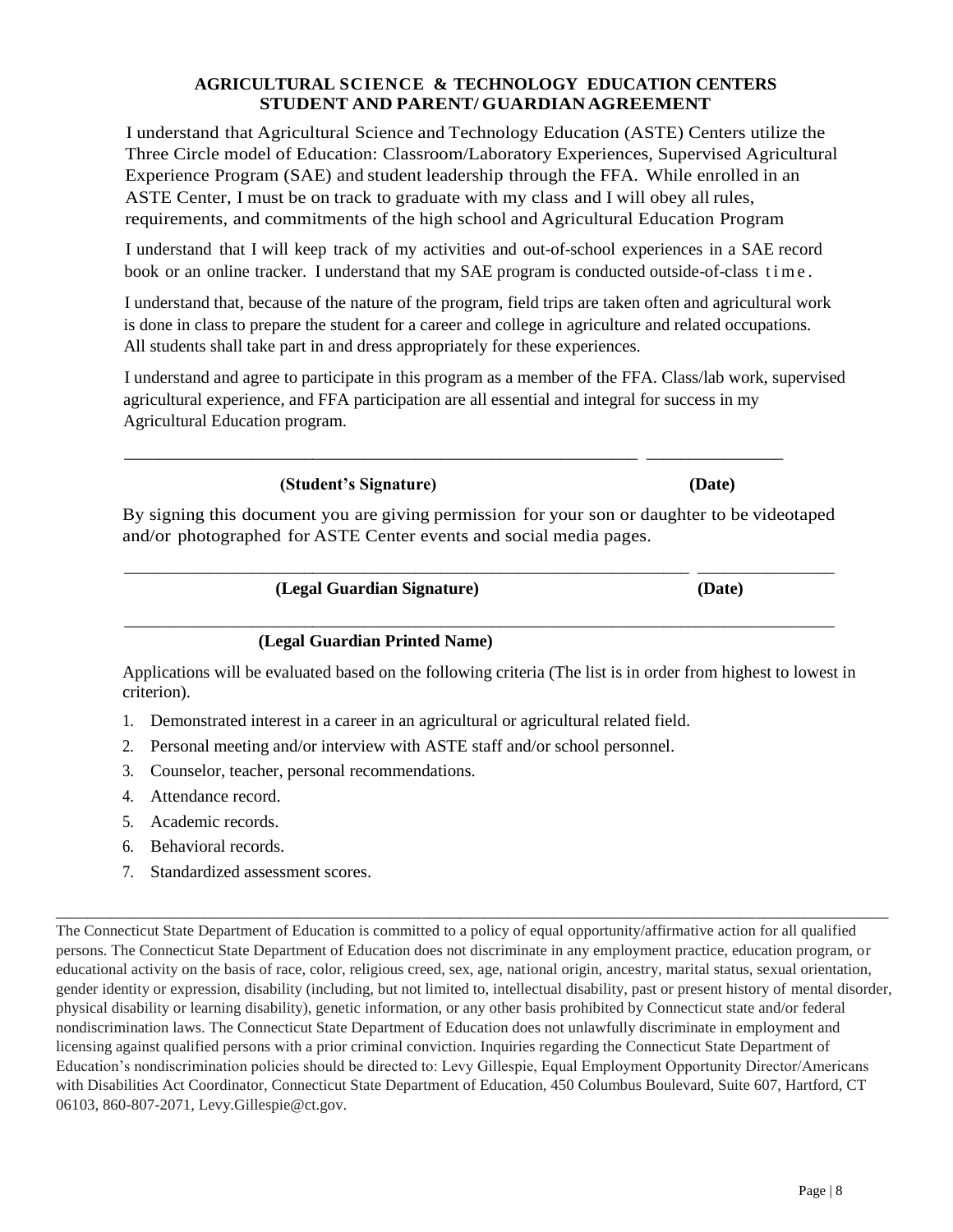# **Appendix A**

# **List of Agricultural Science and Technology Education Centers and Sending Towns.**

Directions: Find your town under the Town column. The name of the Agricultural Science and Technology Education Center on the adjacent column is the school name that you place on page one of the application.

| <b>Town</b>             | <b>Agricultural Science and</b><br><b>Technology Education Center</b> | <b>Town</b>          | <b>Agricultural Science and</b><br><b>Technology Education</b><br><b>Center</b> |
|-------------------------|-----------------------------------------------------------------------|----------------------|---------------------------------------------------------------------------------|
| $\mathbf A$             |                                                                       |                      | $\mathbf C$                                                                     |
| Andover<br>Lebanon ASTE |                                                                       | Cromwell             | Middletown ASTE                                                                 |
| Ansonia                 | New Haven & Region 14 ASTE                                            |                      | D                                                                               |
| Ashford                 | Region 19 ASTE                                                        | Danbury              | Region 14 ASTE                                                                  |
| Avon                    | <b>Suffield ASTE</b>                                                  | Darien               |                                                                                 |
|                         | $\bf{B}$                                                              | Deep River           | Middletown ASTE                                                                 |
| Barkhamsted             | Region 7 ASTE                                                         | Derby                | <b>Stamford ASTE</b>                                                            |
| <b>Beacon Falls</b>     | New Haven & Region 14 ASTE                                            | Durham               | Middletown ASTE                                                                 |
| Berlin                  | Southington ASTE                                                      |                      | E                                                                               |
| Bethany                 | New Haven & Region 14 ASTE                                            | <b>East Granby</b>   | Bloomfield & Suffield ASTE                                                      |
| Bethel                  | Region 14 ASTE                                                        | East Haddam          | Middletown ASTE                                                                 |
| Bethlehem               | Region 14 ASTE                                                        | <b>East Hampton</b>  | Middletown ASTE                                                                 |
| Bloomfield              | <b>Bloomfield ASTE</b>                                                | <b>East Hartford</b> | <b>Glastonbury ASTE</b>                                                         |
| <b>Bolton</b>           | Vernon ASTE                                                           | East Haven           | New Haven & Wallingford<br><b>ASTE</b>                                          |
| <b>Bozrah</b>           | <b>Lebanon ASTE</b>                                                   | East Lyme            | Ledyard ASTE                                                                    |
| <b>Branford</b>         | New Haven & Wallingford ASTE                                          | <b>East Windsor</b>  | Glastonbury & Vernon ASTE                                                       |
| <b>Bridgeport</b>       | Bridgeport Aqua & Trumbull ASTE                                       | Eastford             | <b>Killingly ASTE</b>                                                           |
| Bridgewater             | Region 14 ASTE                                                        | Easton               | <b>Trumbull ASTE</b>                                                            |
| <b>Bristol</b>          | Southington ASTE                                                      | Ellington            | Vernon ASTE                                                                     |
| <b>Brookfield</b>       | Region 14                                                             | Enfield              | <b>Suffield ASTE</b>                                                            |
| <b>Brooklyn</b>         | Killingly ASTE                                                        | <b>Essex</b>         | Middletown ASTE                                                                 |
| Burlington              | Region 6 ASTE                                                         | $\mathbf{F}$         |                                                                                 |
|                         | $\mathbf C$                                                           | Fairfield            | Bridgeport Aqua & Trumbull<br><b>ASTE</b>                                       |
| Canaan                  | Region 1 ASTE                                                         | Farmington           | Southington ASTE                                                                |
| Canterbury              | <b>Killingly ASTE</b>                                                 | Franklin             | Lebanon ASTE                                                                    |
| Canton                  | Suffield & Region 7 ASTE                                              |                      | G                                                                               |
| Chaplin                 | Lebanon ASTE                                                          | Glastonbury          | <b>Glastonbury ASTE</b>                                                         |
| Cheshire                | New Haven & Wallingford ASTE                                          | Goshen               | Region 6 ASTE                                                                   |
| Chester                 | Middletown ASTE                                                       | Granby               | <b>Suffield ASTE</b>                                                            |
| Clinton                 | Middletown & New Haven ASTE                                           | Greenwich            | <b>Stamford ASTE</b>                                                            |
| Colchester              | Lebanon ASTE                                                          | Griswold             | <b>Killingly ASTE</b>                                                           |
| Colebrook               | Region 7 ASTE                                                         | Groton               | Ledyard ASTE                                                                    |
| Columbia                | Lebanon & Region 19 ASTE                                              | Guilford             | Middletown, New Haven, &<br><b>Wallingford ASTE</b>                             |
| Cornwall                | Region 1 ASTE                                                         |                      | H                                                                               |
| Coventry                | Region 19 ASTE                                                        | Haddam               | Middletown ASTE                                                                 |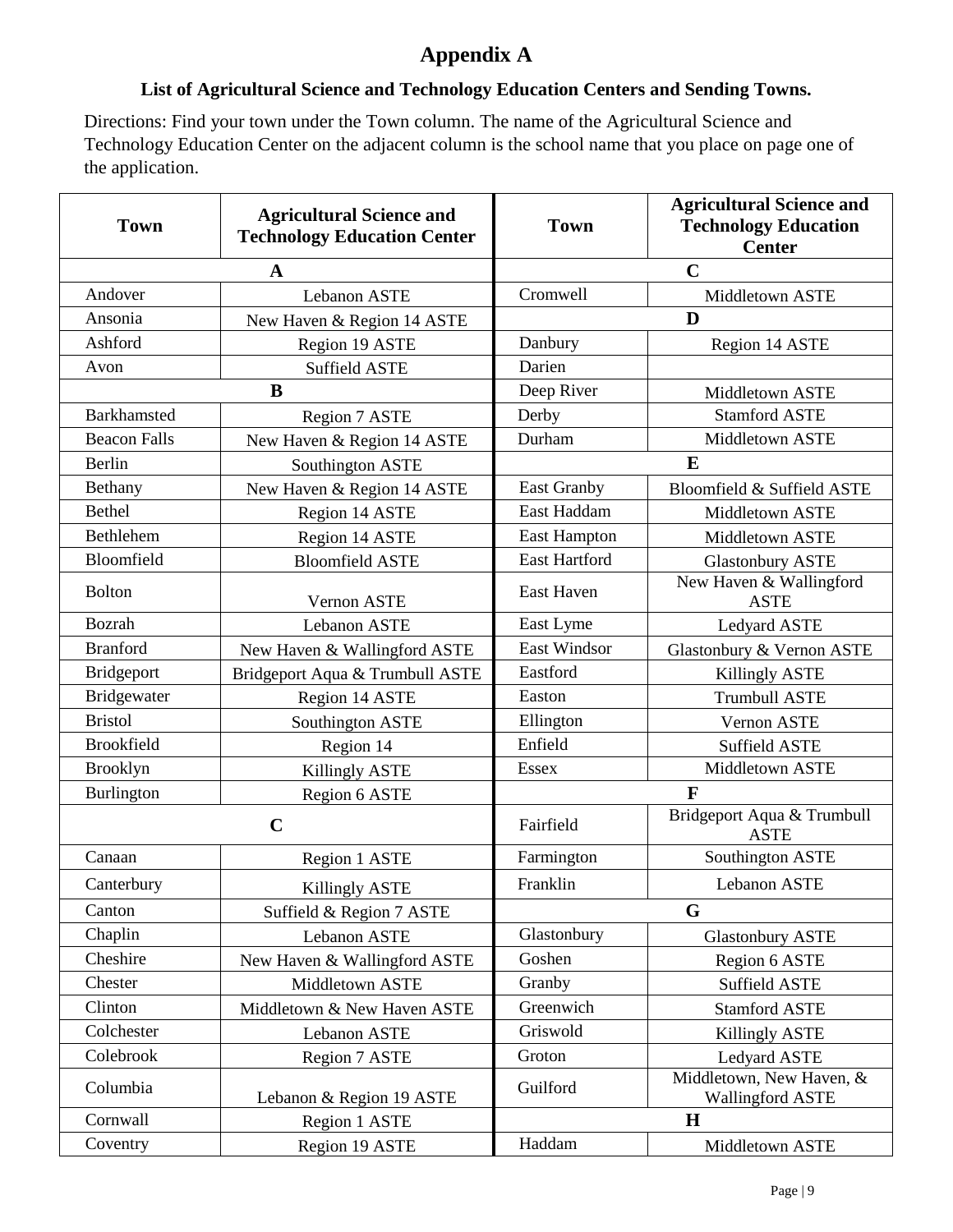| <b>Town</b>   | <b>Agricultural Science and</b><br><b>Technology Education Center</b> | <b>Town</b>      | <b>Agricultural Science and</b><br><b>Technology Education</b><br><b>Center</b> |
|---------------|-----------------------------------------------------------------------|------------------|---------------------------------------------------------------------------------|
| $\mathbf H$   |                                                                       |                  | N                                                                               |
| Hamden        | New Haven & Wallingford ASTE                                          | New Milford      | Region 14 ASTE                                                                  |
| Hampton       | Lebanon ASTE                                                          | Norfolk          | Region 7 ASTE                                                                   |
| Hartford      | Bloomfield, Glastonbury & Suffield<br><b>ASTE</b>                     | North Branford   | New Haven & Wallingford<br><b>ASTE</b>                                          |
| Hartland      | Suffield & Region 7 ASTE                                              | North Canaan     | Region 1 ASTE                                                                   |
| Harwinton     | Region 6 ASTE                                                         | North Haven      | New Haven & Wallingford<br><b>ASTE</b>                                          |
| Hebron        | Glastonbury & Lebanon ASTE                                            | North Stonington | Ledyard ASTE                                                                    |
|               | $\mathbf K$                                                           | Norwalk          | <b>Stamford ASTE</b>                                                            |
| Kent          | Region 1 ASTE                                                         | Norwich          | Ledyard ASTE                                                                    |
| Killingly     | <b>Killingly ASTE</b>                                                 |                  | $\mathbf 0$                                                                     |
| Killingworth  | Middletown & New Haven ASTE                                           | Old Lyme         | Ledyard ASTE                                                                    |
|               | L                                                                     | Old Saybrook     | New Haven ASTE                                                                  |
| Lebanon       | <b>Lebanon ASTE</b>                                                   | Orange           | New Haven, Trumbull &<br><b>Wallingford ASTE</b>                                |
| Ledyard       | Ledyard ASTE                                                          | Oxford           | New Haven & Region 14 ASTE                                                      |
| Lisbon        | Ledyard ASTE                                                          |                  | ${\bf P}$                                                                       |
| Litchfield    | Region 6 & Region 7 ASTE                                              | Plainfield       | Killingly ASTE                                                                  |
| Lyme          | Ledyard ASTE                                                          | Plainville       | Southington ASTE                                                                |
|               | $\mathbf{M}$                                                          | Plymouth         | Region 6 ASTE                                                                   |
| Madison       | Middletown & New Haven ASTE                                           | Pomfret          | <b>Killingly ASTE</b>                                                           |
| Manchester    | Glastonbury & Vernon ASTE                                             | Portland         | Middletown ASTE                                                                 |
| Mansfield     | Region 19 ASTE                                                        | Preston          | Ledyard ASTE                                                                    |
| Marlborough   | Glastonbury & Lebanon ASTE                                            | Prospect         | New Haven & Region 14 ASTE                                                      |
| Meriden       | <b>Wallingford ASTE</b>                                               | Putnam           | <b>Killingly ASTE</b>                                                           |
| Middlebury    | New Haven & Region 14 ASTE                                            |                  | $\mathbf R$                                                                     |
| Middlefield   | Middletown ASTE                                                       | Redding          | <b>Trumbull ASTE</b>                                                            |
| Middletown    | Middletown ASTE                                                       | Ridgefield       |                                                                                 |
| Milford       | Bridgeport Aqua & Trumbull ASTE                                       | Rocky Hill       | Middletown ASTE                                                                 |
| Monroe        | Bridgeport Aqua & Trumbull ASTE                                       | Roxbury          | Region 14 ASTE                                                                  |
| Montville     | Ledyard ASTE                                                          |                  | S                                                                               |
| Morris        | Region 6 ASTE                                                         | Salem            | Lebanon ASTE                                                                    |
|               | N                                                                     | Salisbury        | Region 1 ASTE                                                                   |
| Naugatuck     | Region 14 ASTE                                                        | Scotland         | Lebanon ASTE                                                                    |
| Newington     | <b>Glastonbury ASTE</b>                                               | Seymour          | New Haven & Region 14 ASTE                                                      |
| Newtown       | Region 14 ASTE                                                        | Sharon           | Region 1 ASTE                                                                   |
| New Britain   | Southington ASTE                                                      | Shelton          | Bridgeport Aqua & Trumbull<br><b>ASTE</b>                                       |
| New Canaan    | <b>Stamford ASTE</b>                                                  | Sherman          | Region 14 ASTE                                                                  |
| New Fairfield | Region 14 ASTE                                                        | Simsbury         | Suffield ASTE                                                                   |
| New Hartford  | Region 7 ASTE                                                         | Somers           | Vernon ASTE                                                                     |
| New Haven     | New Haven ASTE                                                        | South Windsor    | Vernon ASTE                                                                     |
| New London    | Ledyard ASTE                                                          | Southbury        | New Haven & Region 14 ASTE                                                      |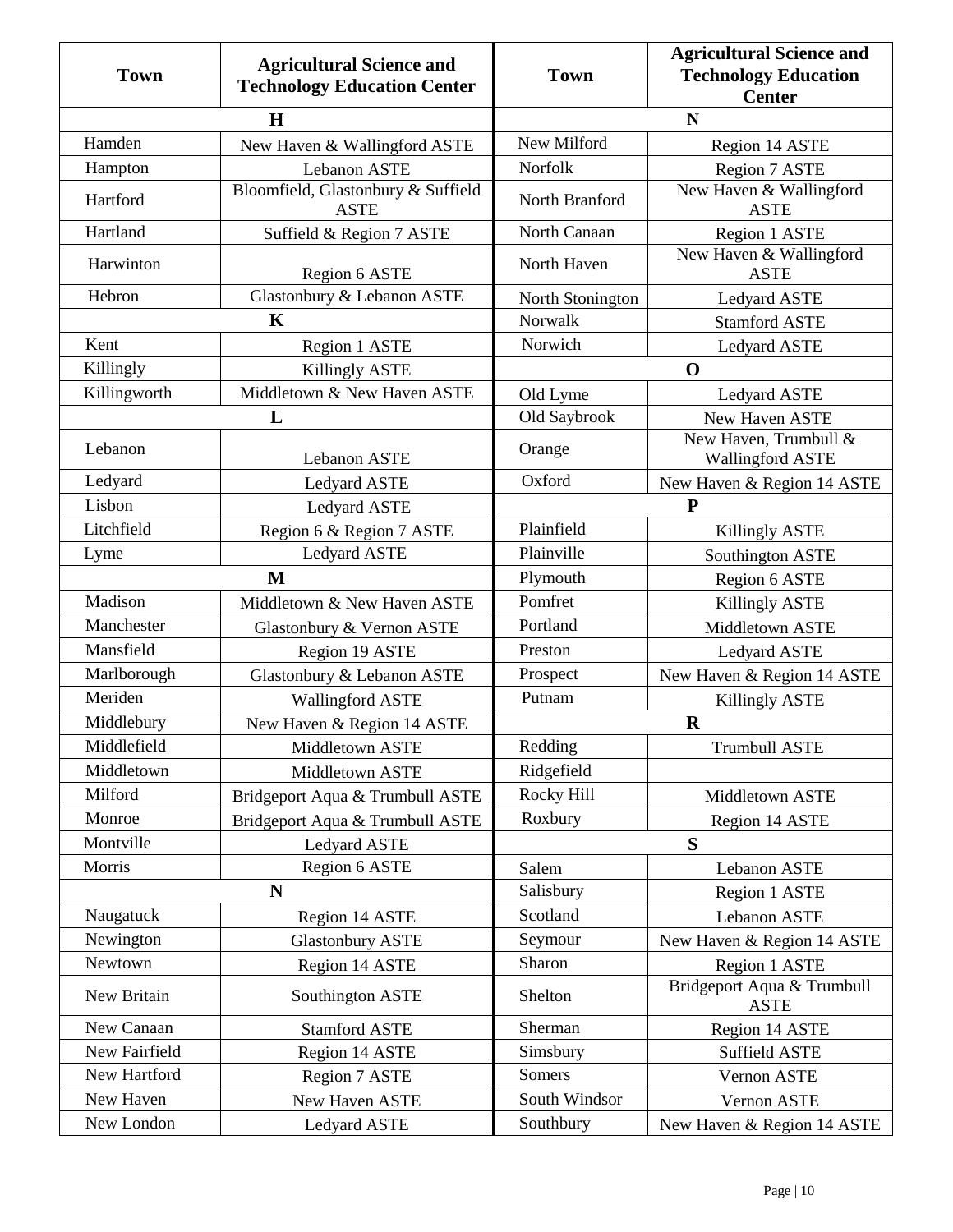| <b>Town</b>          | <b>Agricultural Science and</b><br><b>Technology Education Center</b> |  |  |
|----------------------|-----------------------------------------------------------------------|--|--|
|                      | S                                                                     |  |  |
| Southington          | Southington ASTE                                                      |  |  |
| Sprague              | <b>Lebanon ASTE</b>                                                   |  |  |
| <b>Stafford</b>      | Vernon ASTE                                                           |  |  |
| Stamford             | <b>Stamford ASTE</b>                                                  |  |  |
| Sterling             | <b>Killingly ASTE</b>                                                 |  |  |
| Stonington           | Ledyard ASTE                                                          |  |  |
| Stratford            | Bridgeport Aqua & Trumbull<br><b>ASTE</b>                             |  |  |
| Suffield             | Suffield ASTE                                                         |  |  |
|                      | T                                                                     |  |  |
| Thomaston            | Region 6 ASTE                                                         |  |  |
| Thompson             | <b>Killingly ASTE</b>                                                 |  |  |
| Tolland              | Vernon ASTE                                                           |  |  |
| Torrington           | Region 1, Region 6 & Region 7<br><b>ASTE</b>                          |  |  |
| Trumbull             | Bridgeport Aqua & Trumbull<br><b>ASTE</b>                             |  |  |
|                      | U                                                                     |  |  |
| Union                | Vernon ASTE                                                           |  |  |
|                      | V                                                                     |  |  |
| Vernon               | <b>Vernon ASTE</b>                                                    |  |  |
| Voluntown            | <b>Killingly ASTE</b>                                                 |  |  |
|                      | W                                                                     |  |  |
| Wallingford          | <b>Wallingford ASTE</b>                                               |  |  |
| Warren               | Region 6 ASTE                                                         |  |  |
| Washington           | Region 14 ASTE                                                        |  |  |
| Waterbury            | Southington ASTE                                                      |  |  |
| Waterford            | <b>Ledyard ASTE</b>                                                   |  |  |
| Watertown            | Region 14 ASTE                                                        |  |  |
| West Hartford        | <b>Bloomfield ASTE</b>                                                |  |  |
| West Haven           | New Haven & Wallingford ASTE                                          |  |  |
| Westbrook            | Middletown ASTE                                                       |  |  |
| Weston               | <b>Stamford ASTE</b>                                                  |  |  |
| Westport             | New Haven ASTE                                                        |  |  |
| Wethersfield         | Glastonbury & New Haven ASTE                                          |  |  |
| Willington           | Region 19 ASTE                                                        |  |  |
| Wilton               | <b>Stamford ASTE</b>                                                  |  |  |
| Winchester           | Region 7 ASTE                                                         |  |  |
| Windham              | Region 19 ASTE                                                        |  |  |
| Windsor              | <b>Glastonbury ASTE</b>                                               |  |  |
| <b>Windsor Locks</b> | Suffield ASTE                                                         |  |  |
| Wolcott              | Southington ASTE                                                      |  |  |
| Woodbridge           | New Haven ASTE                                                        |  |  |
| Woodbury             | Region 14 ASTE                                                        |  |  |
| Woodstock            | <b>Killingly ASTE</b>                                                 |  |  |